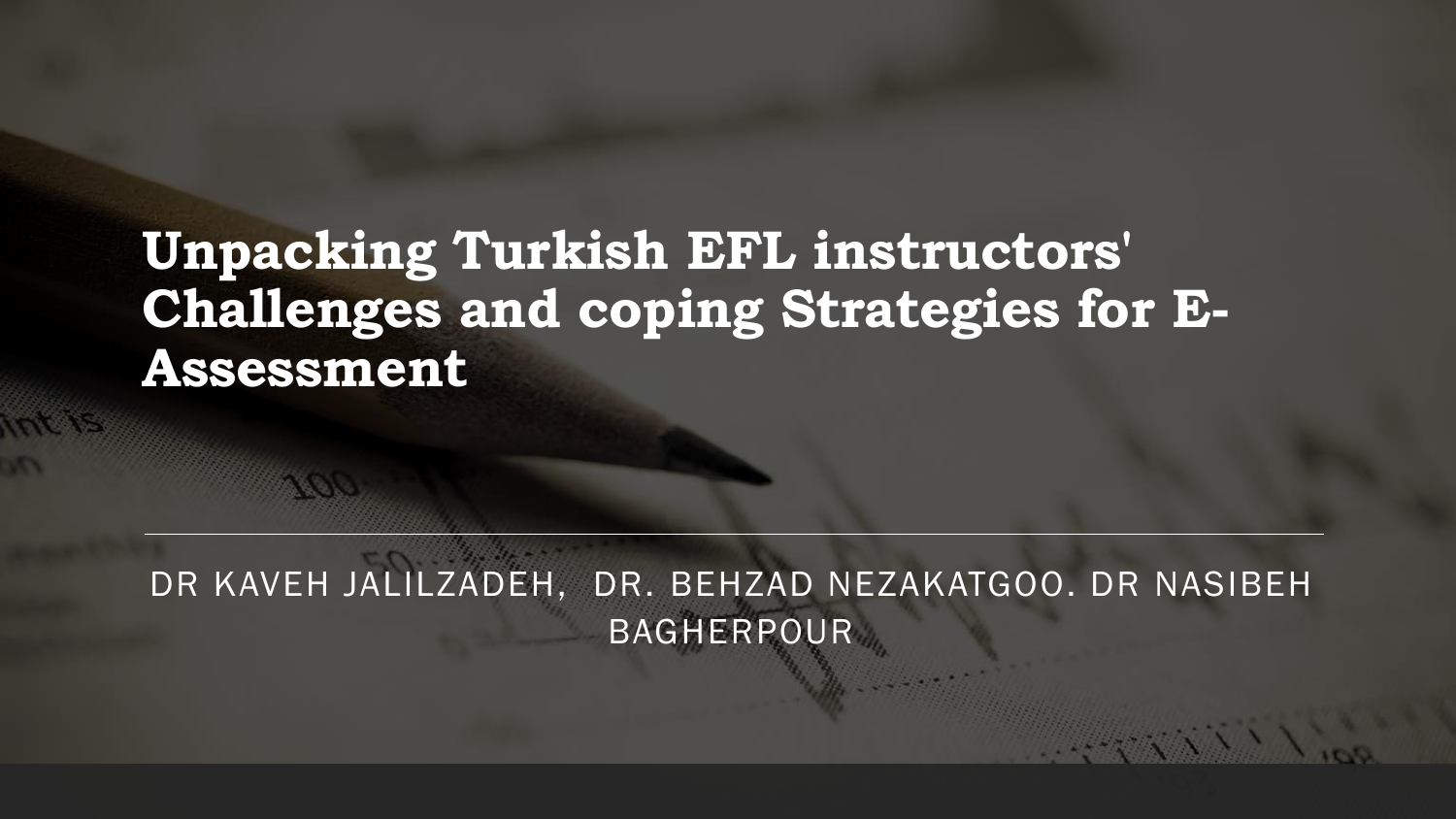## Background

This study is concerned with the response of this final group of professionals. Its purpose was to learn about preparatory school instructors' transitions from traditional classroom settings to online teaching as a result of school closures caused by the COVID-19 / Coronavirus pandemic.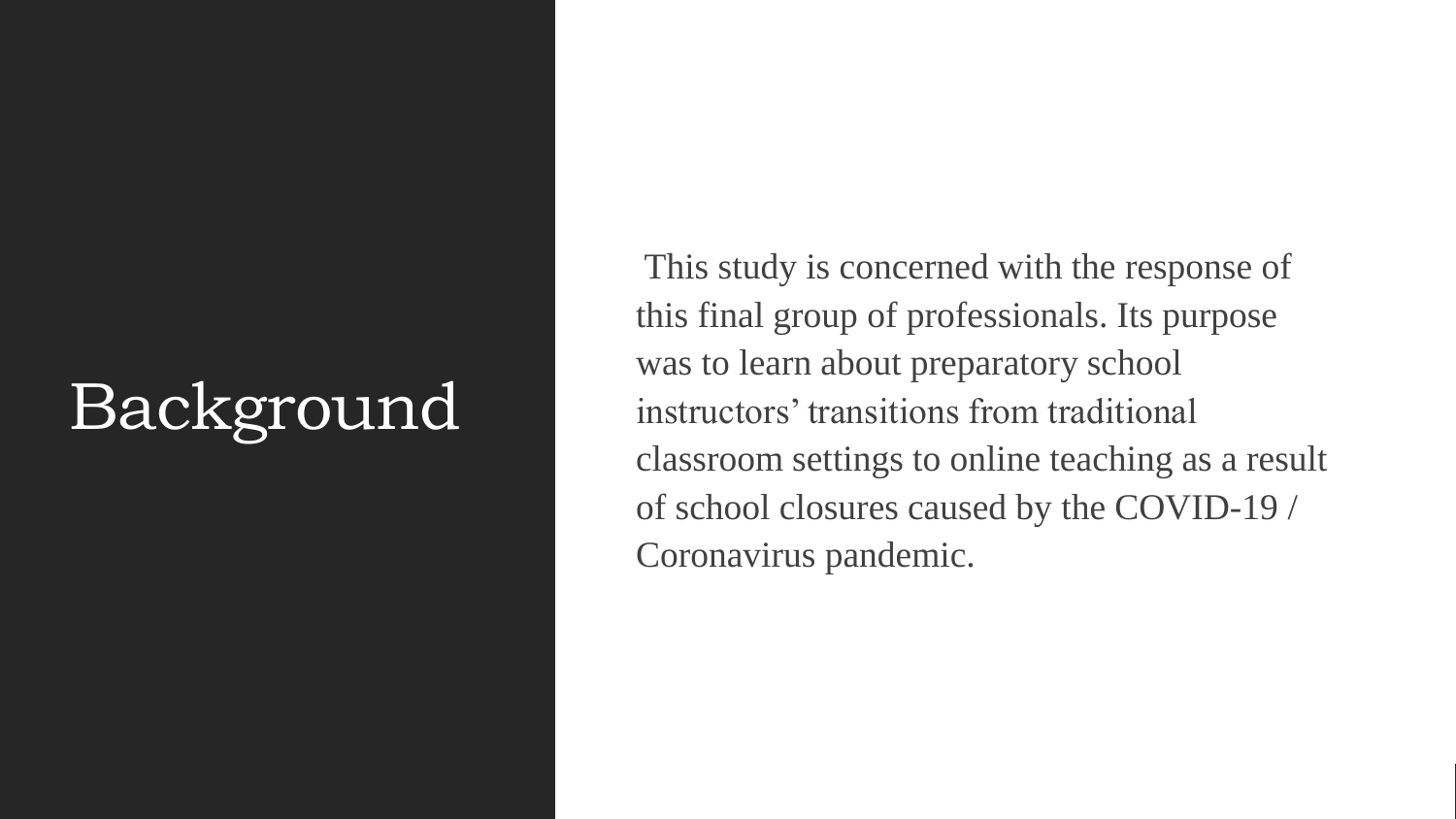

## Theoretical Framework

From a constructivist perspective, an educator gains knowledge about teaching and learning via all of their experiences as a student or as a teacher. Educators develop adaptive competence as a result of these experiences, which informs them as they make future decisions. However, many teachers lacked the competence necessary to make the seamless shift to online education necessitated by the COVID-19 epidemic. For example, the majority of preparatory language school educators in our Turkish context are unfamiliar with distance learning and the associated technologies for assessment as well. Research on instructional technology applications indicates that instructors generally lack the competence to integrate technology into their classrooms, and their attempts are limited in scope, diversity, and depth (Fredrickson & Warrington, 2020).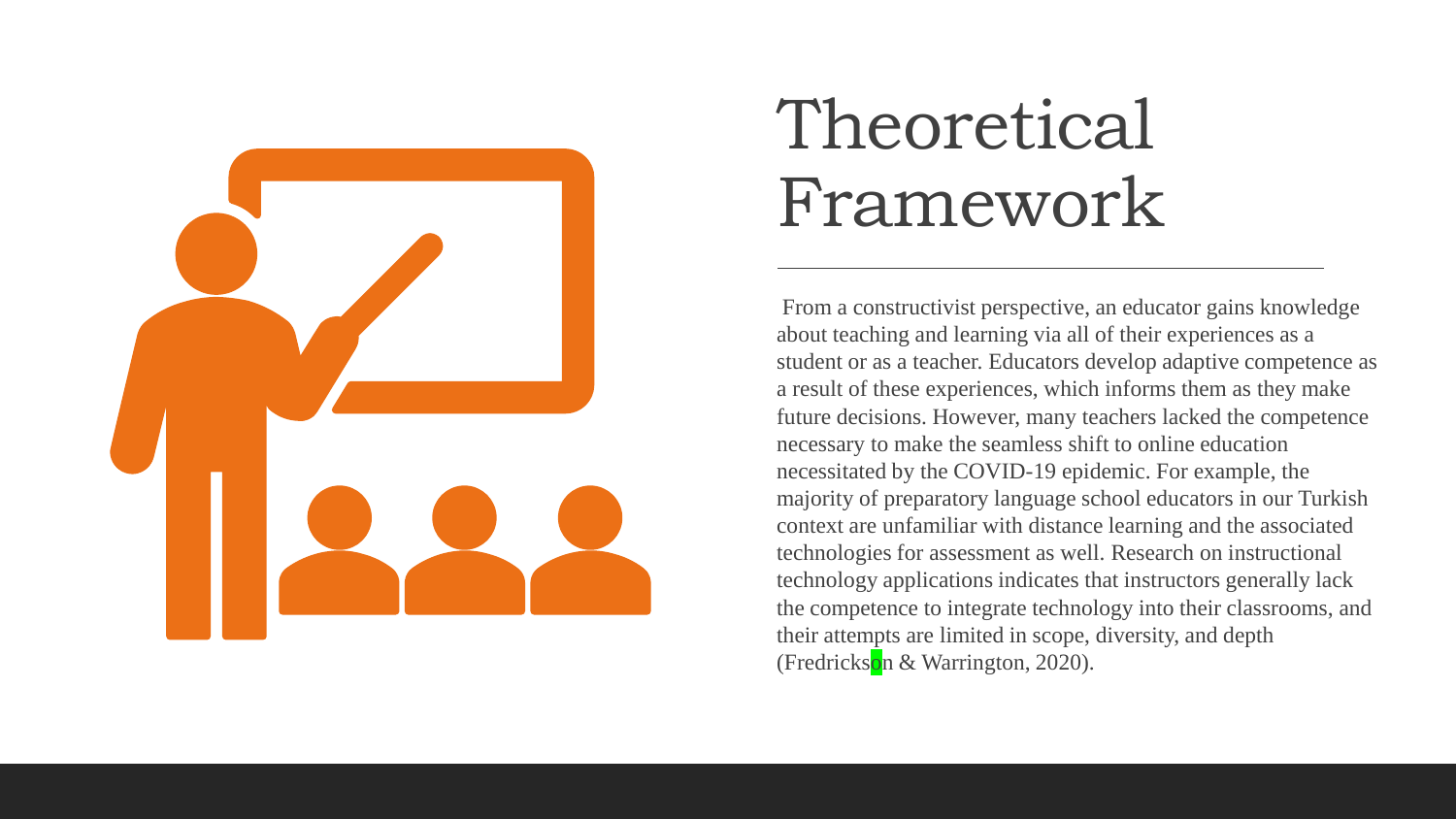# Methodology

During the COVID-19 pandemic, 57 full-time EFL teachers routinely teaching in foreign language schools in Turkey who were engaged in remote emergency online instruction completed the survey. They were male and female instructors holding MA and Ph.D. degrees in TEFL. Their age ranged from 25 to 48 years. Due to time constraint, the participants were selected using the purposeful sampling method. It was distributed by google form within 25 universities, based on purposeful sampling?. The participants were representative of the teachers across a variety of schools in Turkey with a range of teaching experiences, working with learners at different levels of English language proficiency who came from different socioeconomic backgrounds.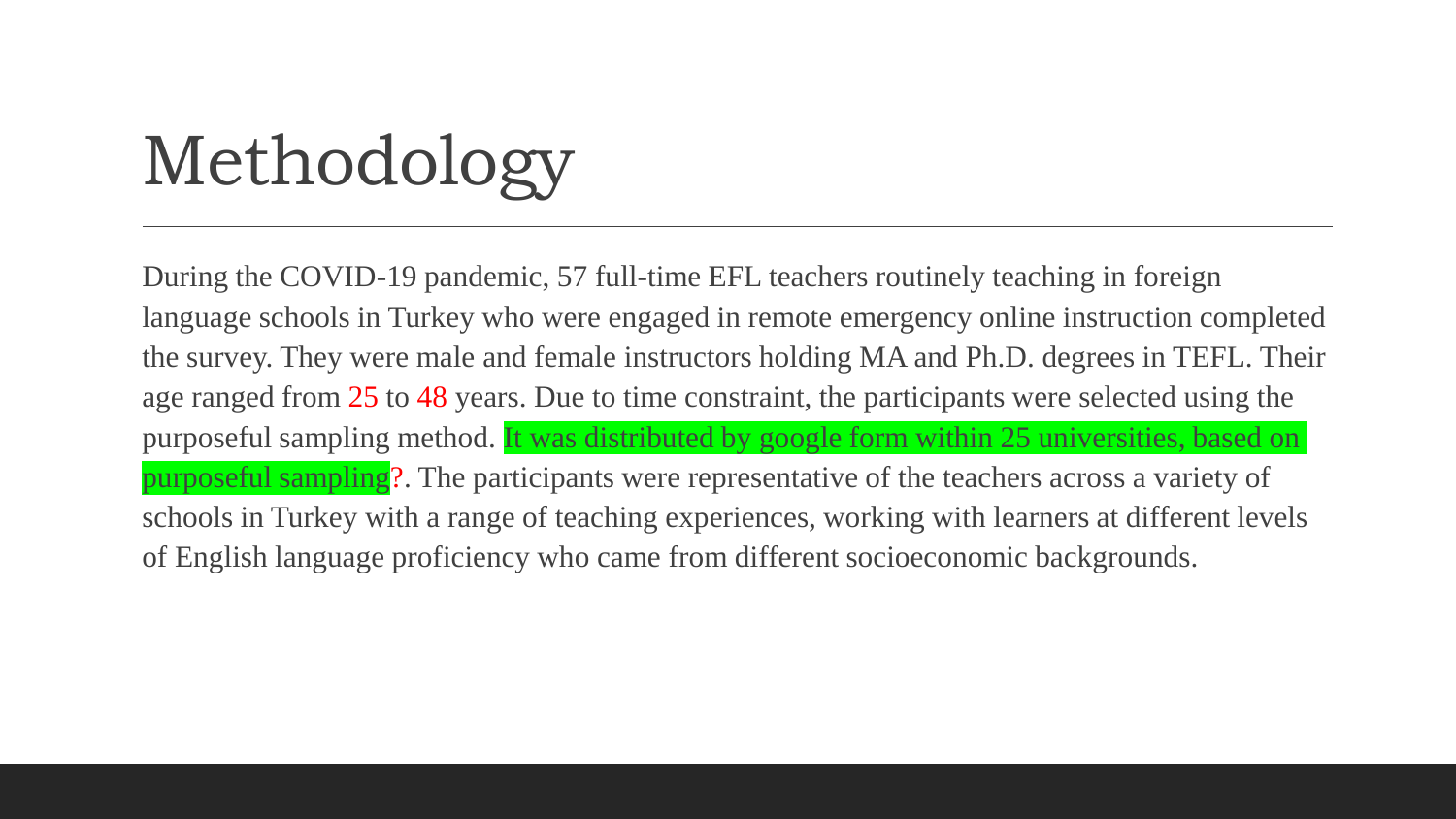### **Instruments & Procedures**

A demographic questionnaire was used to elicit personal information about the participants including age, first language background, gender, years of teaching experience, and so on. To elicit the participant teachers' problems in online assessment and their instructional approaches during the COVID-19 pandemic, while they were engaged remote emergency online instruction, a set of open-ended survey-type questions were extracted through literature review by the researchers. The questions were submitted to expert judgment to be discussed in terms of content and appropriateness whereby they underwent some modification stages until total agreement was reached about their content and face validity by the panel of experts.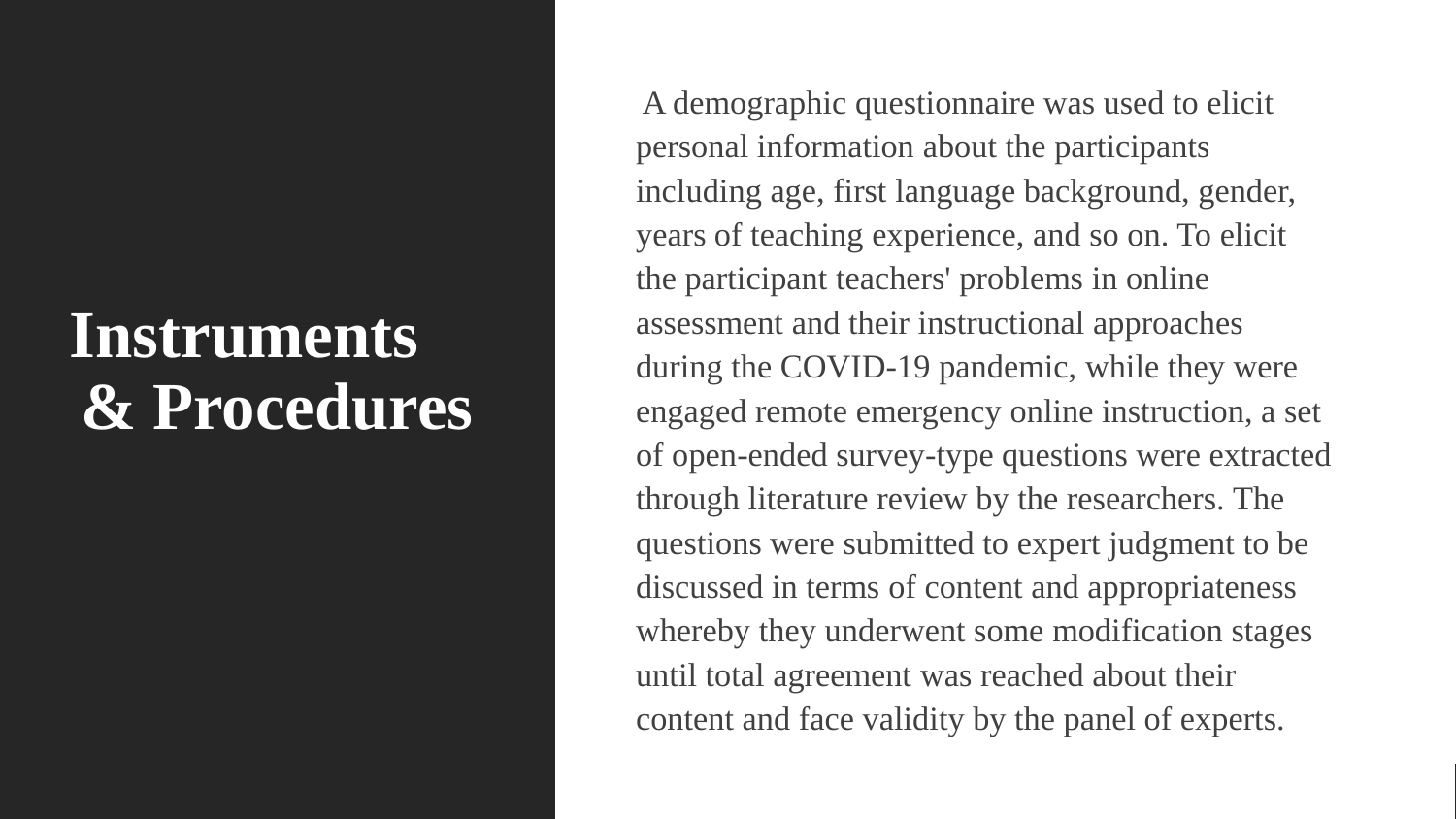

## Data Analysis

Braun and Clarke's (2006) six-stage coding process was used to identify and extract patterns and themes from the data. This procedure involved two stages. First, to insure the validity of the themes and subthemes, two expert researchers were asked to review the data and comment on their authenticity and genuineness before being considered by the researchers of this study for coding and thematic extraction. Next, the researchers separately read and reread the collected data in order to get acquainted with them. Then, drawing on previous literature and DCE as a reference point, they coded the data and extracted the themes and sub-themes using the MAXQDA 2022 software to explore the participant teachers' problems and challenges in online assessment. Following that, the researchers performed a comparative evaluation of the extracted themes against those in the existing literature to check their congruence and consistency. Finally, the researchers refined the themes and selected specific instances to exemplify each one. The procedure intended to increase the transparency and accessibility of the instructors' experiences with emergency remote online instruction and assessment.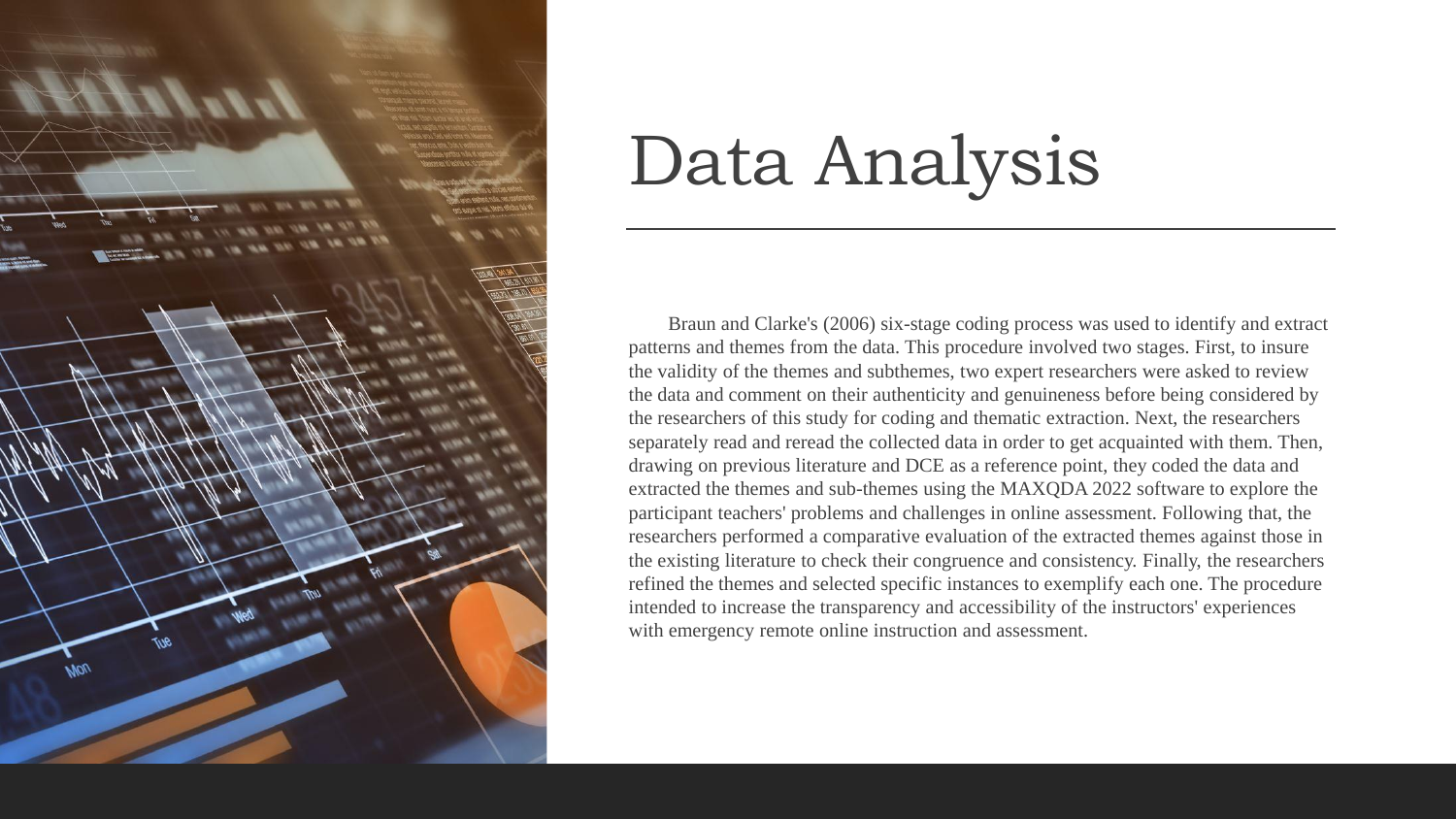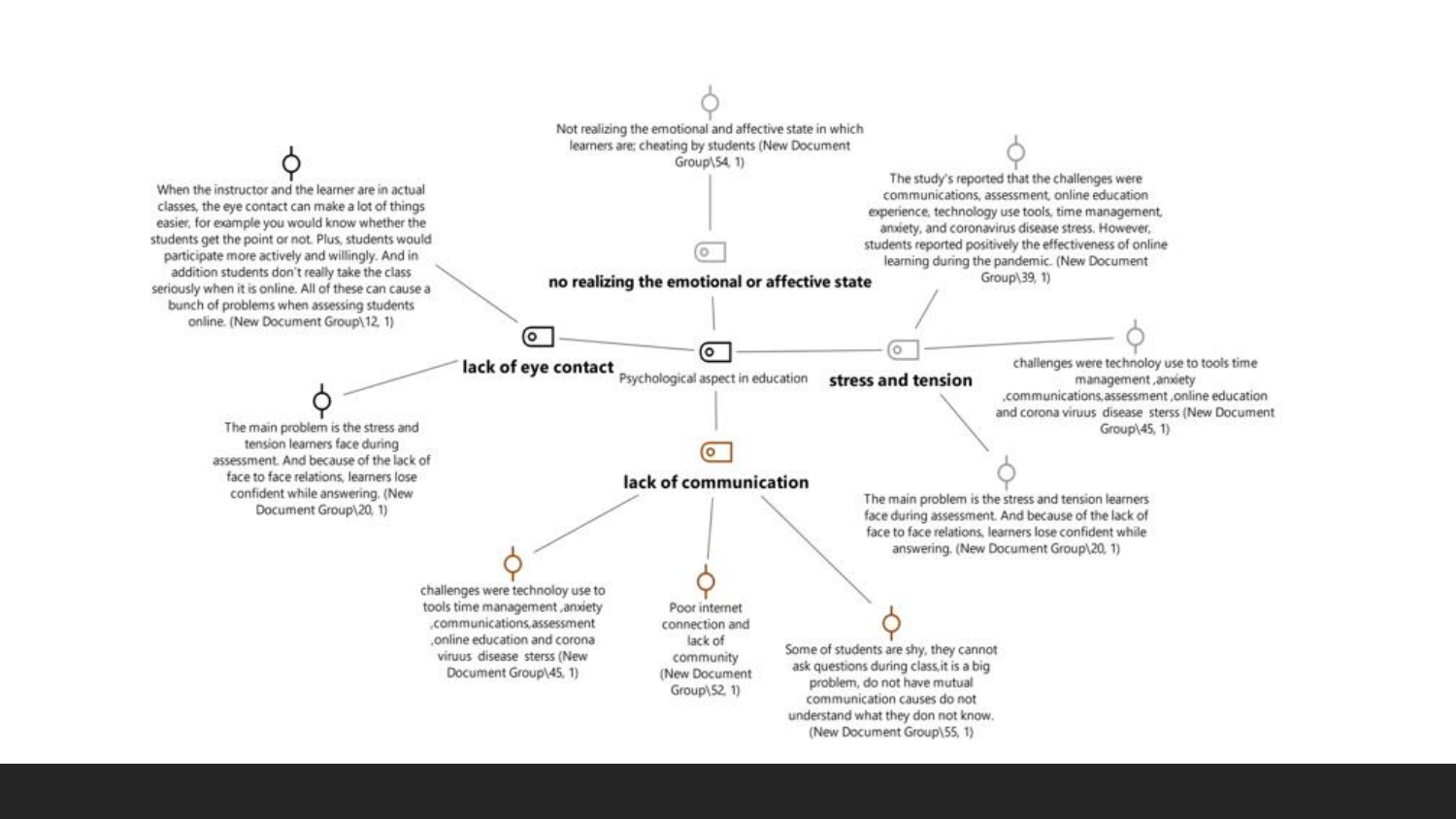

#### **Figure 4:** Infrastructure Challenges (Theme 4)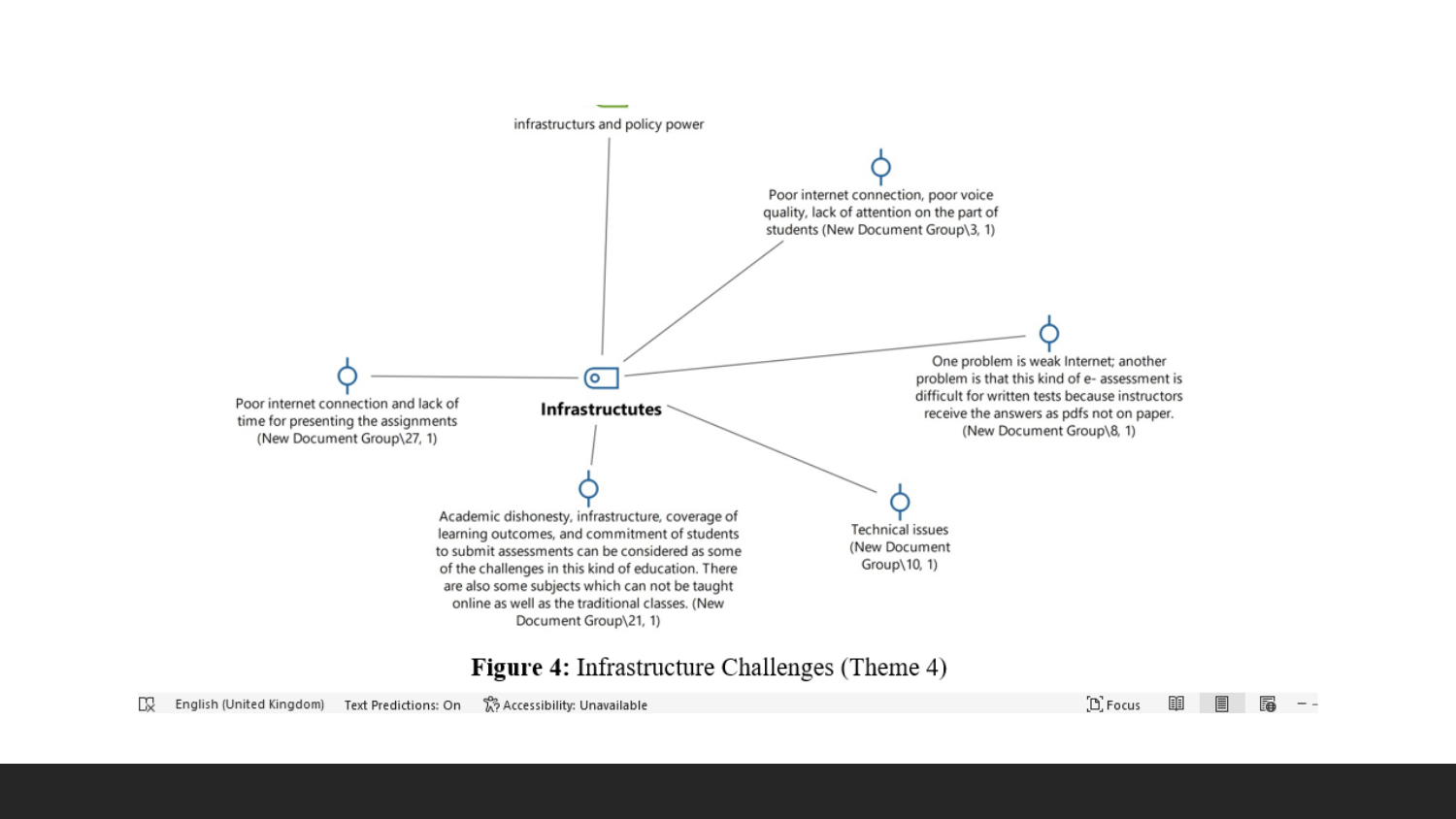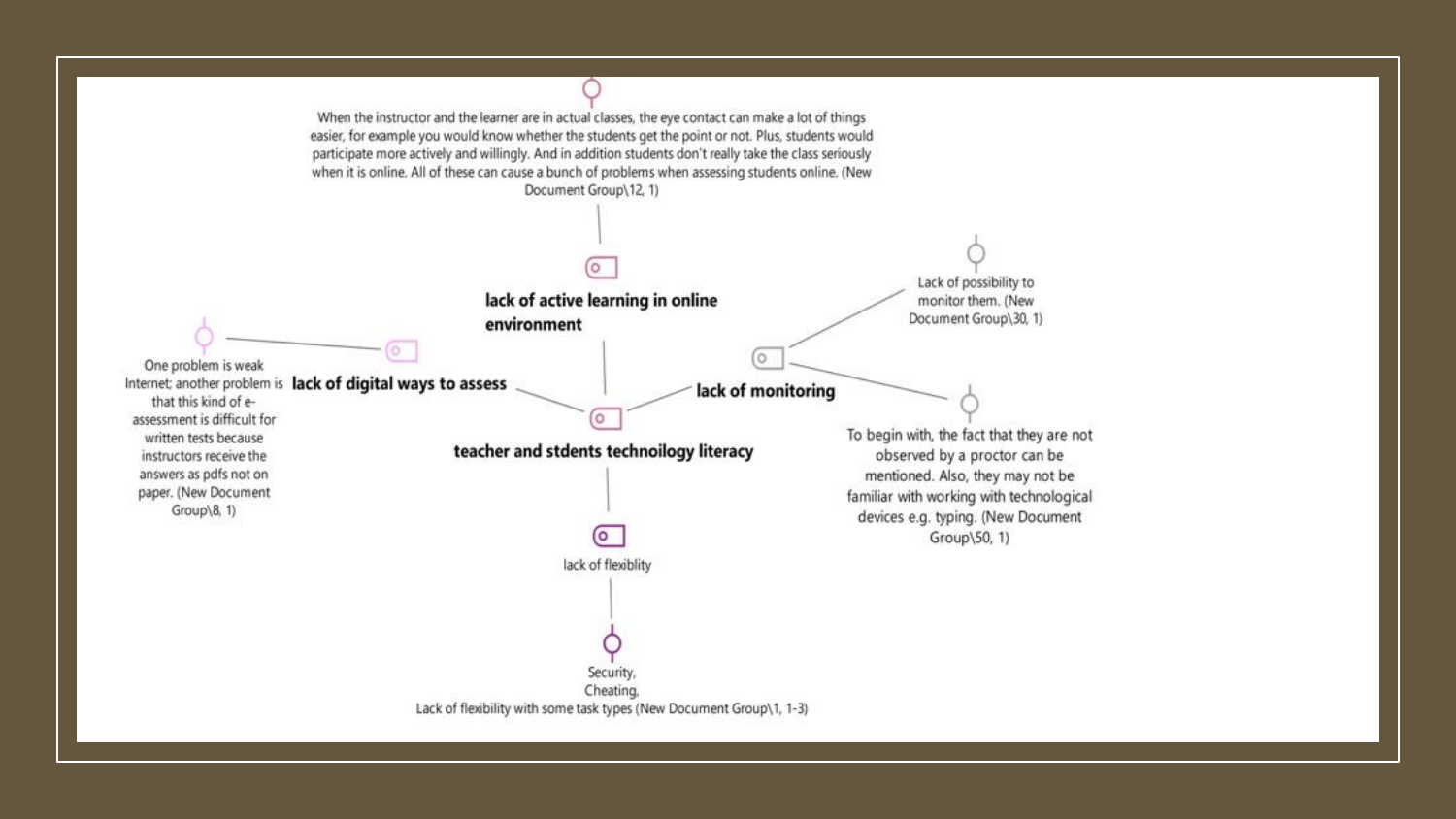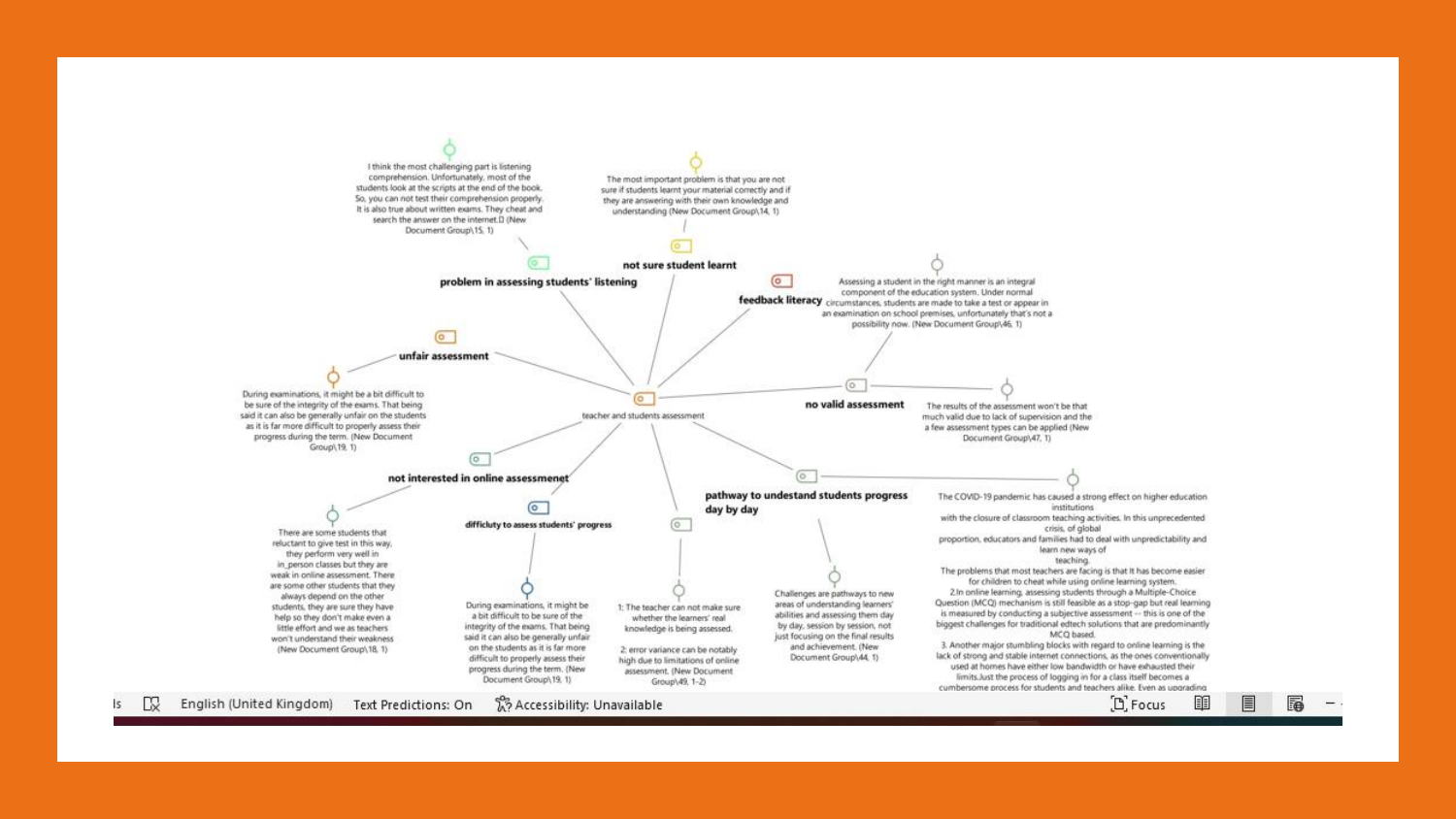

Figure 5: Ethical Issues in Online Assessment (Theme 5)

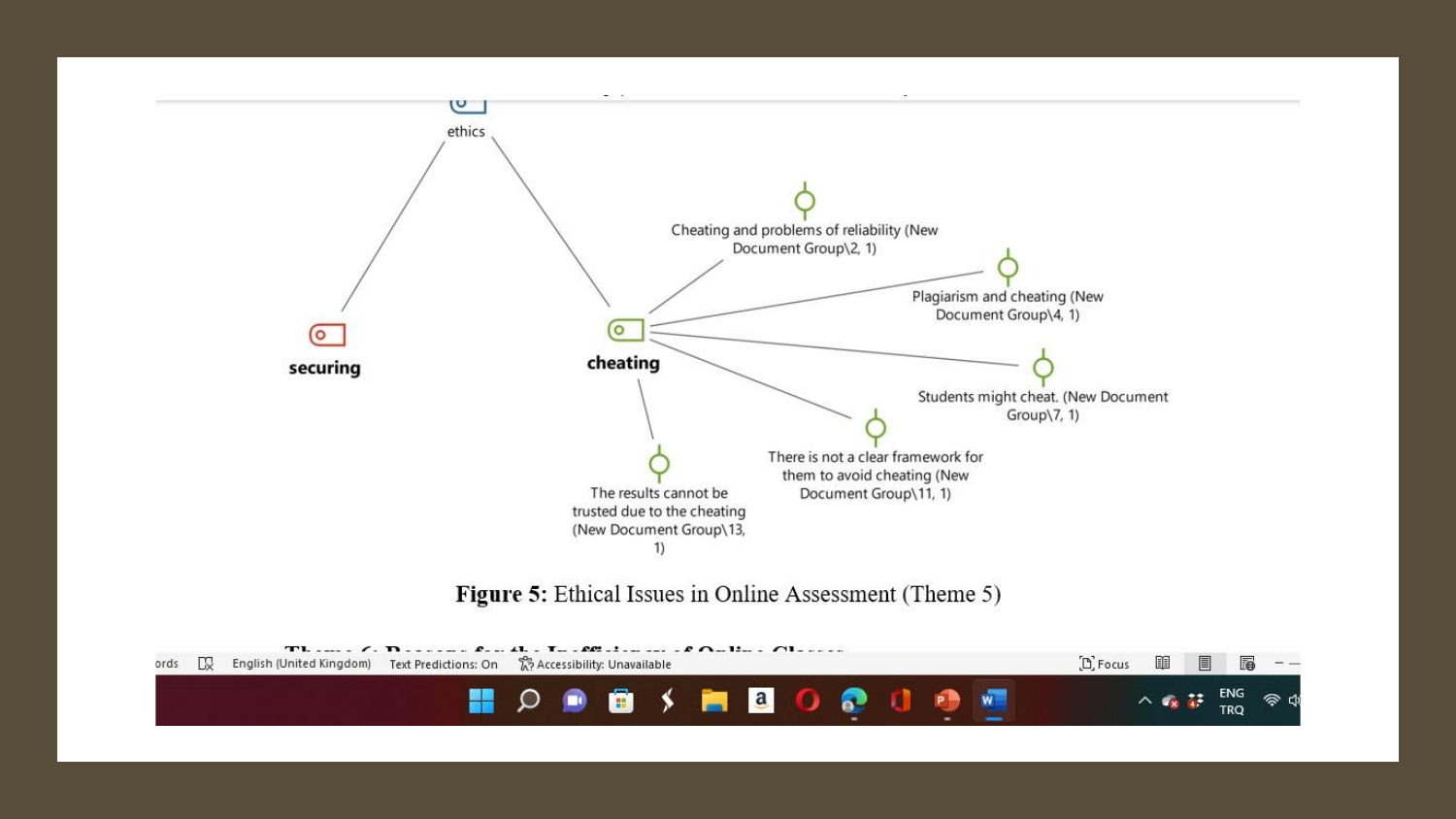

nΩν

 $\mathcal{L} = \{ \mathcal{L} \mid \mathcal{L} \in \mathcal{L} \}$  , and the point of the point  $\mathcal{L} = \{ \mathcal{L} \}$ 

DO.

#### **Figure 6:** Reasons for the Inefficiency of Online Classes (Theme 6)

 $\blacksquare$  $r_{\rm max}$ DO.